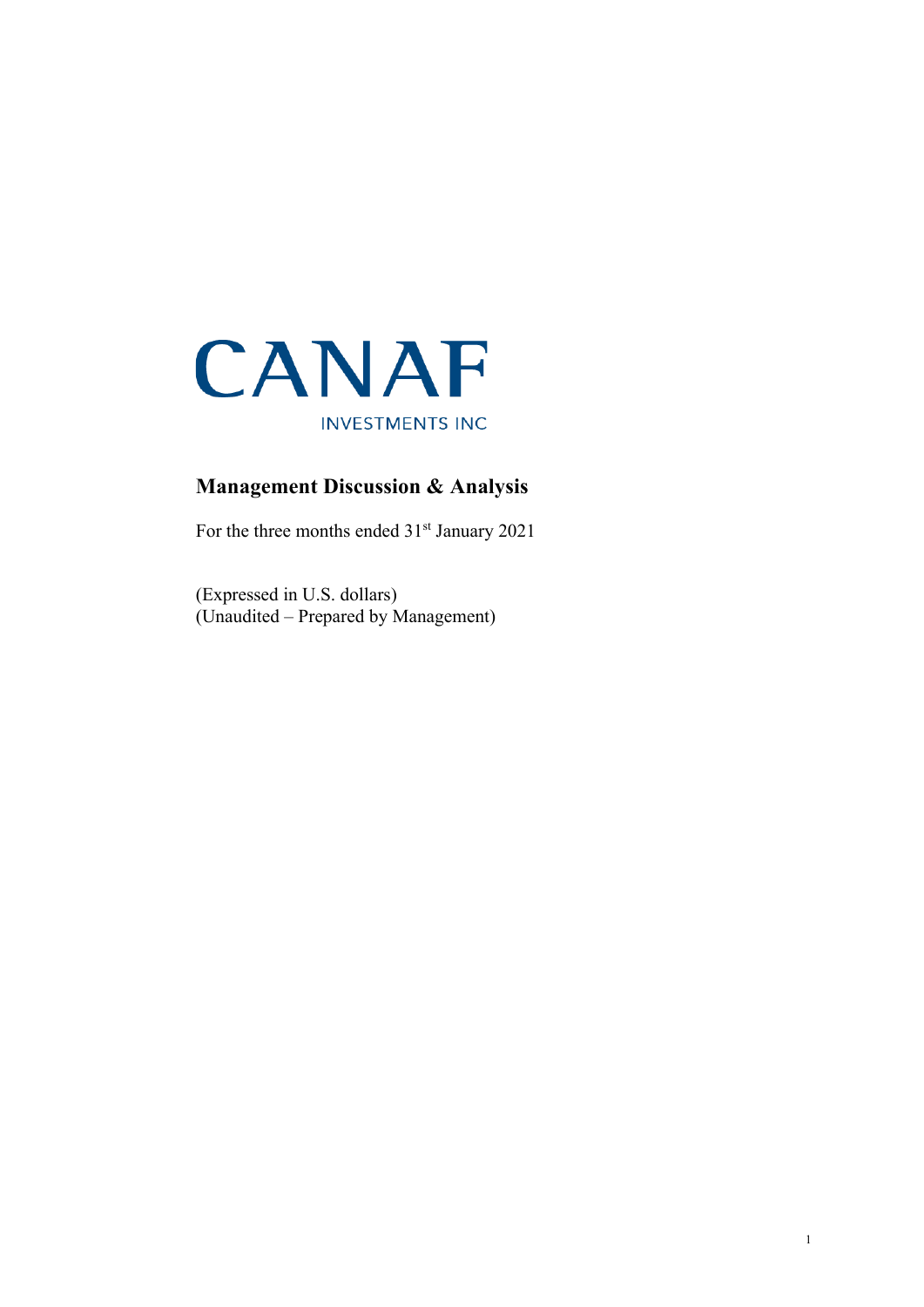## **INTRODUCTION**

Date Prepared:  $25<sup>th</sup> March 2021$ .

This Management Discussion and Analysis, ("MDA") covers the operations of Canaf Investments Inc. ("Canaf" or the "Corporation") for the quarter ended January 31, 2021 and should be read in conjunction with the unaudited consolidated Financial Statements for the quarter ended January 31, 2021 and audited consolidated Financial Statements for the year ended October 31 2020 and related notes. The Financial Statements are presented in accordance with International Financial Reporting Standards ("IFRS"). Canaf's accounting policies are described in Note 2 of the unaudited Financial Statements for the quarter ended January 31, 2021. The financial statements together with this MDA are intended to provide investors with a reasonable basis for assessing the financial performance of the Corporation.

All dollar amounts are expressed in US dollars, the functional currency of the Corporation, unless otherwise stated. The Corporation's listing on the TSX-V however, is quoted in Canadian Dollars. Additional information relating to the Corporation is available on SEDAR at www.sedar.com. or at Corporation's website at www.canafinvestments.com.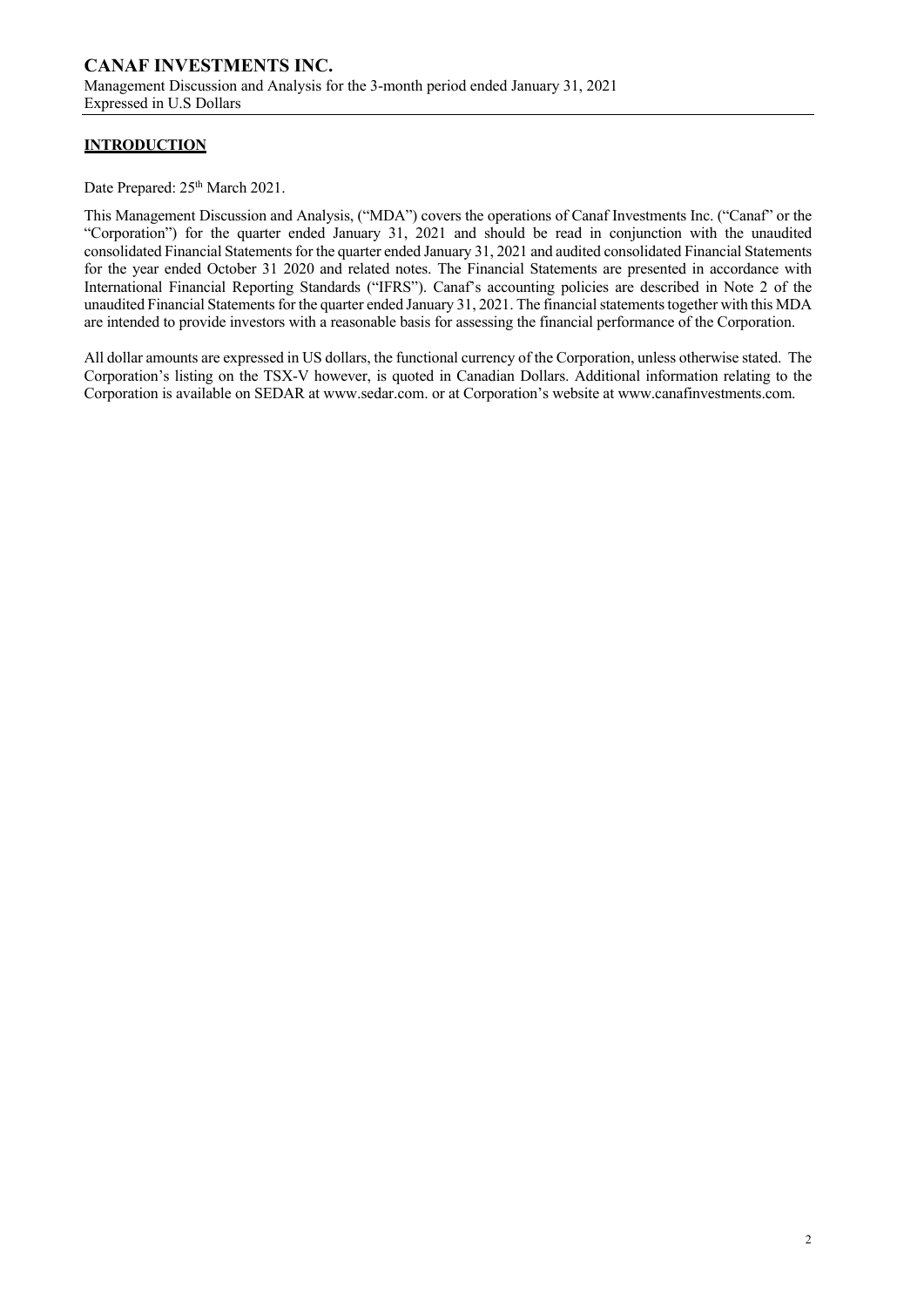## **DESCRIPTION OF BUSINESS**

Canaf is incorporated in the Province of Alberta with two wholly owned subsidiaries in South Africa, Quantum Screening and Crushing (Pty) Limited ("Quantum"), and Canaf Investments (Pty) Ltd, ("Canaf Ltd").

Quantum, through its 70% owned subsidiary, Southern Coal (Pty) Ltd. ("Southern Coal"), processes anthracite coal into de-volatised anthracite (calcined anthracite) for sale mostly to steel and ferromanganese manufacturers as a substitute product for coke.

Canaf Investments (Pty) Ltd, incorporated in 2019, acts as Canaf's South African holding company with the intention of creating a diverse Corporation focused on sustainable and long-term growth sectors within South Africa. Canaf Investments (Pty) Ltd owns 100% of Canaf Estate Holdings (Pty) Ltd., ("CEH").

### *Southern Coal – Calcined Anthracite, South Africa*

Southern Coal produces calcined anthracite, which is primarily sold as a substitute to coke in sintering processes, by feeding anthracite coal through its rotary kilns, at temperatures between 900 and 1100 degrees centigrade; the volatiles are driven off and the effective carbon content increased.

Southern Coal's clients are world leaders in steel and ferromanganese production. Southern Coal's three kilns operate near Newcastle, KwaZulu Natal.

### *Canaf Estate Holdings – Property Investments, South Africa*

CEH is a property investment company focused on acquiring, redeveloping and renting properties primarily within the suburbs of the old Johannesburg CBD. CEH made its first property acquisition in August 2019.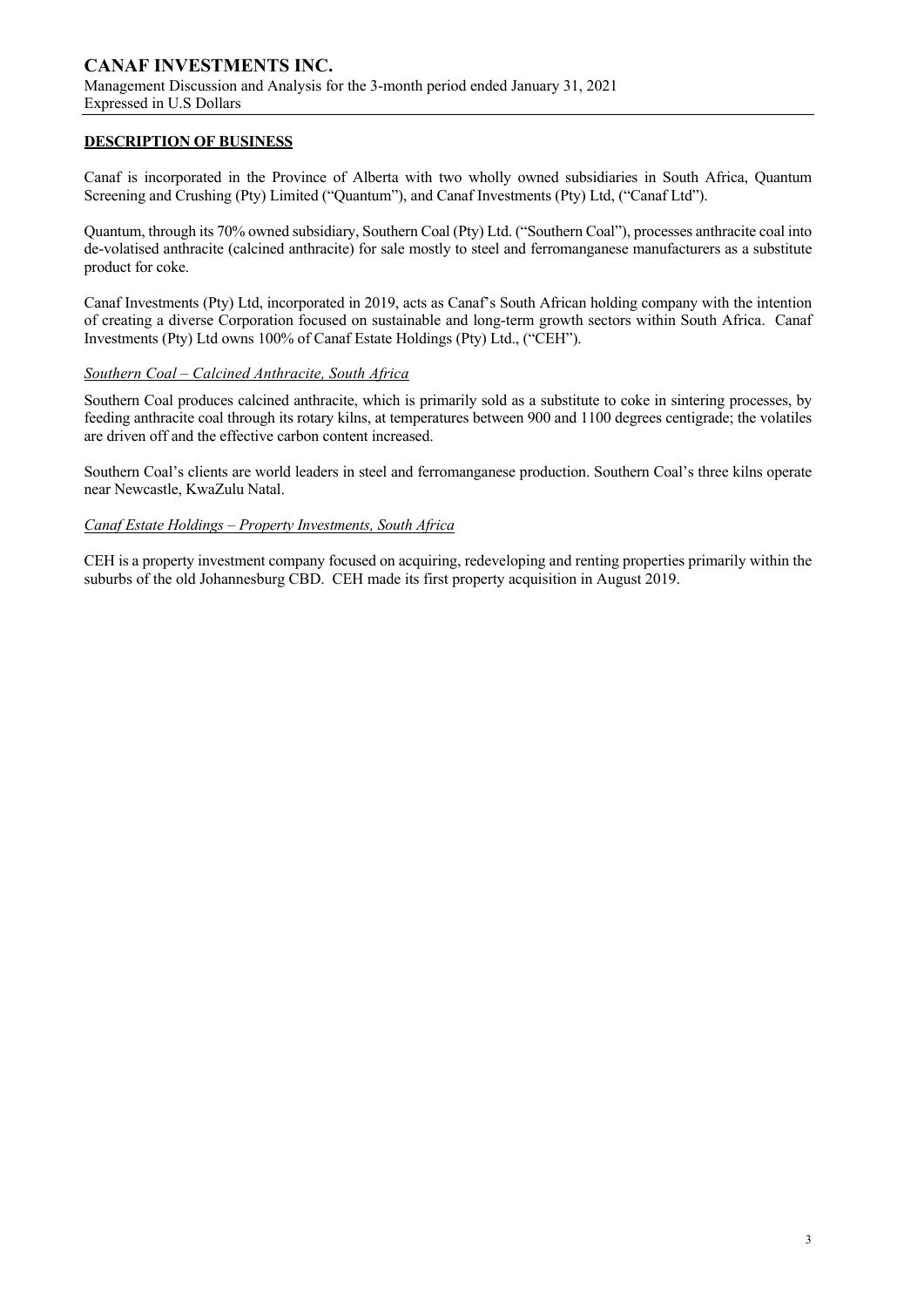## **OVERALL PERFORMANCE AND OUTLOOK**

The Corporation reports a strong first quarter with Sales of US\$3,182,665, a 19% improvement than the quarter ended January 31, 2020 (US\$2,666,730), and net income of US\$185,122 (2020: US\$149,438) or CAN\$238,239 (2020: CAN\$196,702). Gross margins continue to hold strong and currently sit at 10.4% for the quarter.

Revenue is expected to reduce for Q2 due to extreme weather in South Africa that affected the national rail network; this subsequently affected the operations of Southern Coal's customers who shut down for much of March. Any disruption to operations was resolved during March 2021; management expects Q3 to reflect a return to strong level of sales.

The Corporation continues to look at both related expansion plans for Southern Coal and Quantum, as well as assessing new opportunities in related and new sectors. The Corporation remains focused on long-term sustainable growth within sub-Saharan Africa.

As of 31 January 2021, Canaf shareholder equity stood at US\$4.677million (CAN\$5.954 million).

### Covid-19

Whilst Covid-19 remains a constant concern, the board has taken steps to minimise the impact of the pandemic on the business of the company. The board believes that the company is well positioned in the market and is pleased to confirm that the economic lockdown thus far has had a minimal impact on sales.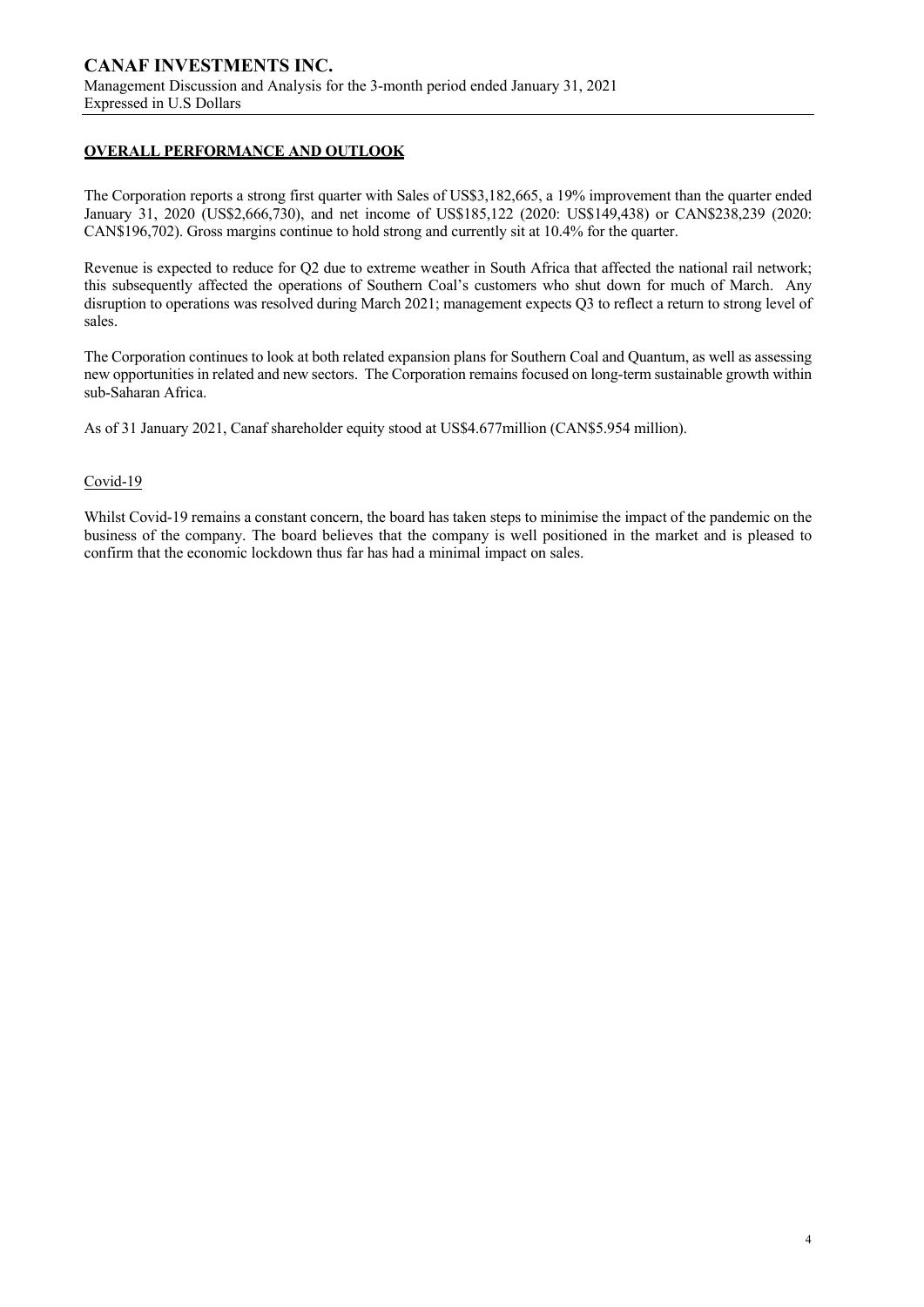### *Selected Financial Information*

Due to the Corporation being listed on the TSX-V and its share price being quoted in Canadian Dollars, the Corporation has converted some key financial information included in this report to Canadian Dollars. The following financial information is derived from the Corporation's un-audited financial statements for the quarter ended January 31, 2021, with a comparison in Canadian Dollars.

|                                                |             | <b>3 Months Ended</b> | <b>3 Months Ended</b> |               |
|------------------------------------------------|-------------|-----------------------|-----------------------|---------------|
|                                                |             | <b>Jan 31</b>         |                       | <b>Jan 31</b> |
|                                                | 2021        | 2020                  | 2021                  | 2020          |
|                                                | US\$        | <b>USS</b>            | <b>CANS</b>           | <b>CANS</b>   |
| Conversion 1.00 US (av. 12 months)             |             |                       | 1.287                 | 1.316         |
|                                                |             |                       |                       |               |
| Revenue from Sales                             | 3,182,665   | 2,666,730             | 4,095,852             | 3,510,155     |
| Cost of Sales                                  | (2,850,465) | (2,367,043)           | (3,668,335)           | (3,115,684)   |
| <b>Gross Profit</b>                            | 332,200     | 299,687               | 427,517               | 394,471       |
| Expenses                                       | (123, 613)  | (142, 358)            | (159,081)             | (187, 383)    |
| Interest Income                                | 40,631      | 38,955                | 52,290                | 51,276        |
| Other Income                                   | 1,370       | 7,514                 | 1,764                 | 9,891         |
| Net Income for the year (before tax)           | 250,589     | 203,798               | 322,490               | 268,255       |
| Income Tax Recovery (Expense)                  | (65, 467)   | (54,360)              | (84,251)              | (71, 553)     |
| Net Income for the year                        | 185,122     | 149,438               | 238,239               | 196,702       |
| Attributable to the Shareholders               | 161,614     | 114,916               | 207,985               | 151,261       |
| Attributable to the Non-Controlling Interest   | 23,508      | 34,522                | 30,253                | 45,441        |
| <b>Adjusted EBITDA</b>                         | 251,338     | 229,214               | 323,453               | 301,709       |
|                                                |             |                       |                       |               |
| Conversion 1.00 US (closing position Jan 2021) | 2021        | 2020                  | 1.273                 | 1.320         |
| <b>Total Assets</b>                            | 6,103,608   | 5,580,049             | 7,769,704             | 7,366,960     |
| <b>Total Equity</b>                            | 4,839,675   | 4,353,015             | 6,160,756             | 5,101,399     |

### *Non- GAAP Performance Measures*

The Corporation has included additional financial performance measures in this MD&A, such as adjusted EBITDA. The Corporation believes that, in addition to conventional measures prepared in accordance with IFRS, certain investors use this information to evaluate the Corporation's underlying performance of its core operations and its ability to generate cash flow. Accordingly, it is intended to provide additional information and should not be considered in isolation or as a substitute for measures of performance prepared in accordance with IFRS.

## *\*Reconciliation of Adjusted EBITDA and Profit*

|                                 | <b>3 Months Ended</b> |              |             | <b>3 Months Ended</b> |
|---------------------------------|-----------------------|--------------|-------------|-----------------------|
|                                 |                       | 31 Jan       |             | 31 Jan                |
|                                 | 2021                  | 2020         | 2021        | 2020                  |
|                                 | US\$                  | US\$         | <b>CANS</b> | <b>CANS</b>           |
| Conversion 1.00 US Dollar Rate  |                       |              | 1.287       | 1.316                 |
| Net Income for the year         | 185,122               | 149,438      | 238,239     | 196,702               |
| Interest Paid                   | 0                     | $\mathbf{0}$ | $\theta$    | $\theta$              |
| Interest Received               | (40, 631)             | (38, 955)    | (52,290)    | (51,276)              |
| Foreign Exchange Gain/ (Losses) | (4, 594)              | 4,048        | (5,913)     | 5,328                 |
| Depreciation                    | 45,974                | 60,323       | 59,166      | 79,402                |
| Income Taxes                    | 65,467                | 54,360       | 84,251      | 71,553                |
| <b>Adjusted EBITDA</b>          | 251,338               | 229,214      | 323,453     | 301,709               |

*Adjusted EBITDA represents earnings before interest, taxes, depreciation, amortization, foreign exchange gain (loss) and other revenues (expenses) as historically calculated by the Corporation.*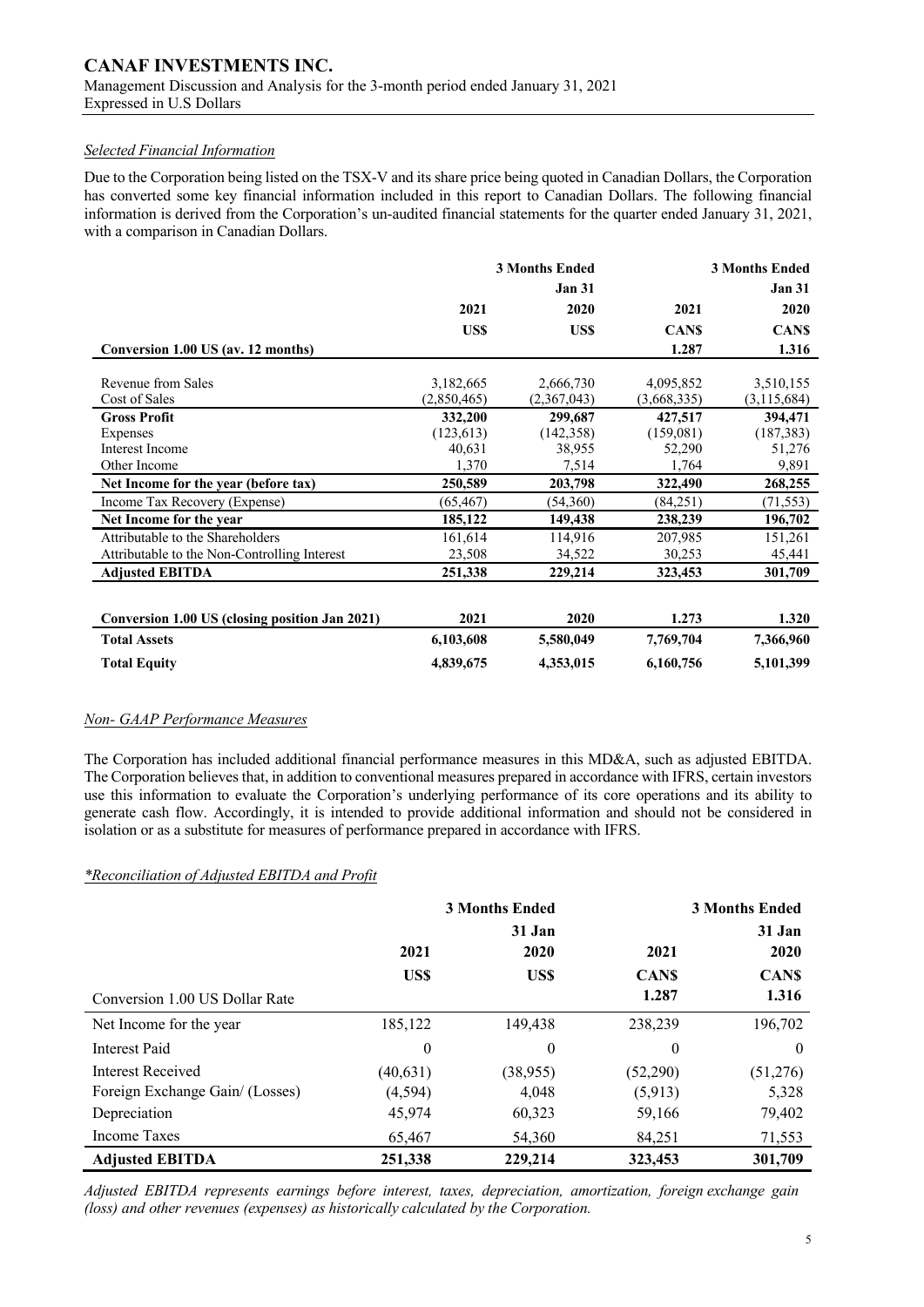## **BROAD-BASED BLACK ECONOMIC EMPOWERMENT TRANSACTION (B-BBEE)**

As part of Southern Coal's B-BBEE transformation program, Amandla Amakhulu (Pty) Ltd, ("AAM"), a 100% black, privately owned, and ringfenced, company incorporated in South Africa, acquired 30% of the issued shares of Southern Coal, from Canaf's wholly owned subsidiary, Quantum, for the value of 18 million Rand. The financial effective date for the transaction is 01 August 2018.

Quantum in return received cumulative, redeemable preference shares in AAM in the amount of the purchase price. These preference shares shall provide preferential dividends, until redeemed by AAM. These dividends will be secured by an irrevocable direction from AAM to Southern Coal to pay Quantum such dividends from any distribution to AAM. Dividends paid to date are US\$323,050 (as at 31 Jan 2021).

## **CLAIM AGAINST KILEMBE MINES LIMITED**

In August 2006, Canaf, then known as Uganda Gold Mining, announced the termination of any further investment into its Kilembe Copper-Cobalt Project in Uganda. Since 2007, the Company has been involved in a legal dispute with Kilembe Mines Limited, ("KML"), wherein the Corporation seeks general damages, special damages and costs of the Arbitration from KML for breach of contract. In January 2013, the high court of Uganda referred the case back to arbitration for determination.

On May 29, 2013, a preliminary meeting was held between the Company, KML and the then arbitrator. After the filing of the Statements of Claim and Defence had been concluded, the Corporation's appointed Ugandan Advocates (MMAKS Advocates) notified the board that the Arbitrator had decided to step down for personal reasons.

MMAKS Advocates and the Government's Solicitor General then agreed to a new Arbitrator, Retired Justice James Ogoola. The parties held a preliminary meeting with the Arbitrator who requested them to provide their fee estimate for the conduct of the Arbitration. The fee was later agreed between the parties and the Arbitrator with MMAKS Advocates disbursing the Corporation's portion of the fee on account. MMAKS Advocates applied for and was granted leave by the Arbitrator to file an Amended Statement of Claim on the Corporation's behalf. The parties now await for the matter to be set down for scheduling and hearing by the Arbitrator.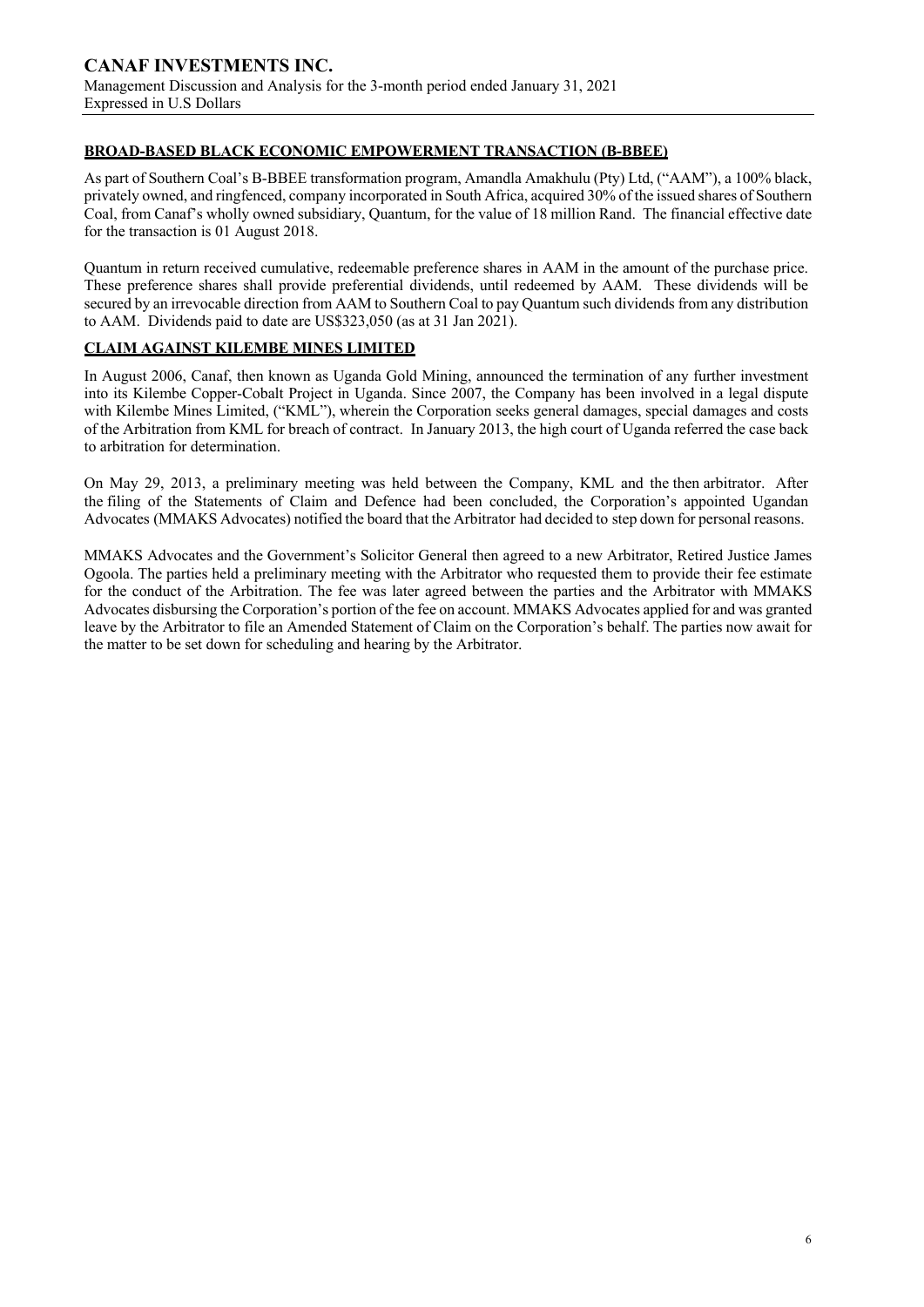### **RESULTS OF OPERATIONS**

### **3 MONTHS ENDED JANUARY 31, 2021**

The Corporation reported net income for the quarter ended January 31, 2021 of US\$185,122 (three months ended January 31 2020: US\$149,438), an increase of US\$35,684 (24%) on revenues to date of US\$3,182,665 (2020: US\$2,666,730).

The growth in revenues compared to last year is primarily as a result of a new customer ramping up production which had a positive knock-on effect to demand for product.

|                                   | <b>3 Months Ended</b>   |             |            |               |
|-----------------------------------|-------------------------|-------------|------------|---------------|
|                                   | <b>January 31, 2021</b> |             |            |               |
|                                   | 2021                    | 2020        | Variance   |               |
|                                   | US\$                    | US\$        | US\$       | $\frac{0}{0}$ |
| Sales                             | 3,182,665               | 2,666,730   | 515,935    | 19%           |
| Cost of Sales                     | (2,850,465)             | (2,367,043) | (483, 422) | 20%           |
| Gross Profit (Loss)               | 332,200                 | 299,687     | 32,513     | 11%           |
| Expenses                          |                         |             |            |               |
| General and Administrative        | (128, 207)              | (138,310)   | 10,103     | $-7\%$        |
| Interest on Bank Loan             |                         |             |            |               |
| Foreign Exchange Gain             | 4,594                   | (4,048)     | 8,642      | $-213%$       |
| Total expenses                    | (123, 613)              | (142, 358)  | 18,745     | $-13%$        |
| Interest Income                   | 40,631                  | 38,955      | 1,676      | 4%            |
| Other Income                      | 1,370                   | 7,514       | (6, 144)   | $-82%$        |
| Income (Loss) Before Income Taxes | 250,589                 | 203,798     | 46,791     | 23%           |
| Income Tax (Expense) Recovery     | (65, 467)               | (54,360)    | (11, 107)  | 20%           |
| Net Income (Loss) for the period  | 185,122                 | 149,438     | 35,684     | 24%           |

## Sales

Revenue for the quarter was US\$3,182,665 (2020: US\$2,666,730), a 19% increase due to the ramping up of production and subsequent demand of product from a major customer.

CEH generated rental income of US\$7,774 for the quarter ending Jan 31, 2021. The Corporation is currently assessing a new opportunity to acquire another property in Johannesburg, which will generate approximately US\$15,000/annum, which would equate to a gross rental yield of 17.5%.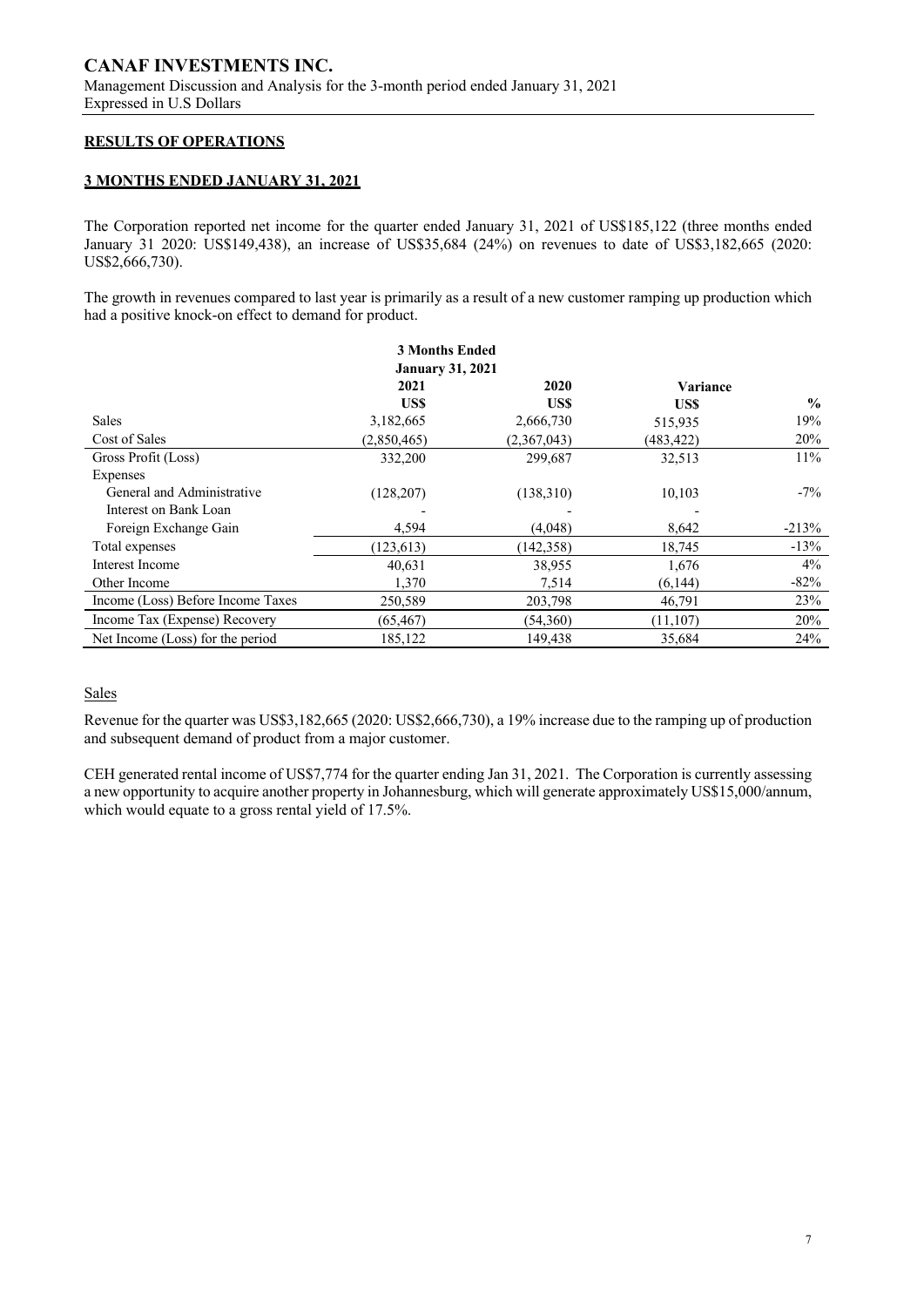## Cost of Sales

Cost of sales are 20% higher than the same 3-month period last year (2021: US\$2,850,465, 2020: US\$2,367,043), aligned with the 19% sales improvement compared to the same 3-month period last year.

|                                            | <b>3 Months Ended</b><br><b>Jan 31</b> |           |  |
|--------------------------------------------|----------------------------------------|-----------|--|
|                                            | 2021                                   | 2020      |  |
|                                            | US\$                                   | US\$      |  |
| Inventories, Beginning of the Year         | 417,400                                | 649,498   |  |
| Analysis Fees                              | 74                                     | 2,142     |  |
| Depreciation                               | 45,232                                 | 59,548    |  |
| Electricity                                | 22,539                                 | 12,844    |  |
| Fuel, Oil and Lubricants                   | 24,752                                 | 17,309    |  |
| Professional and Project Management<br>Fee | 7,617                                  | 6,074     |  |
| <b>Medical Expenses</b>                    | 2,090                                  | 1,878     |  |
| <b>Product Purchases</b>                   | 2,586,023                              | 1,951,733 |  |
| Protective Clothing                        | 3,882                                  | 1,213     |  |
| Provident Fund                             | 5,438                                  | 4,377     |  |
| Machinery Rental                           | 14,806                                 | 24,348    |  |
| Repairs and Maintenance                    | 86,023                                 | 50,855    |  |
| Salaries and Benefits                      | 94,770                                 | 81,902    |  |
| Transportation                             | 47,702                                 | 100,393   |  |
| Inventories, End of the Quarter            | (507, 883)                             | (597,071) |  |
|                                            | 2,850,465                              | 2,367,043 |  |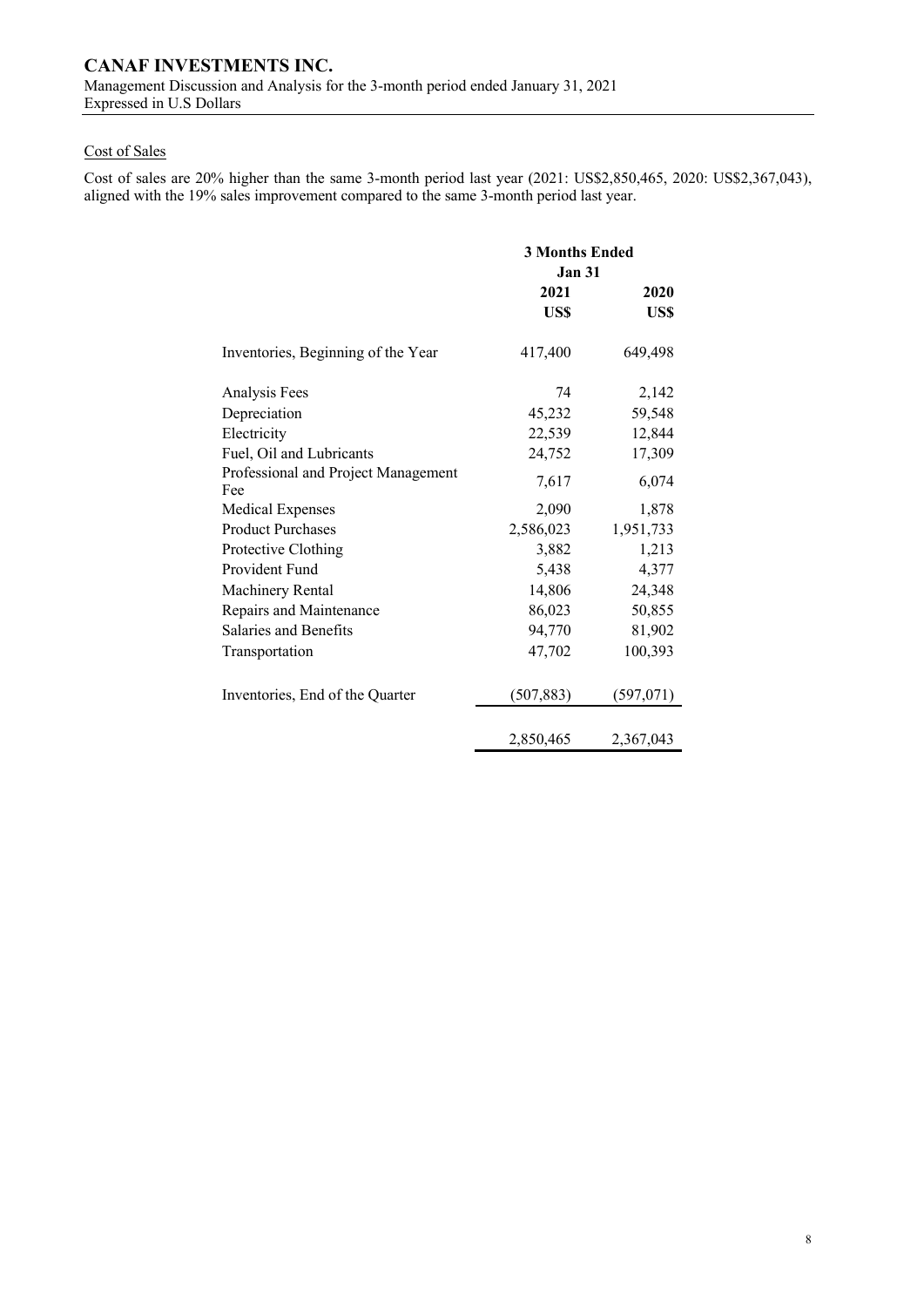# **CANAF INVESTMENTS INC.**

Management Discussion and Analysis for the 3-month period ended January 31, 2021 Expressed in U.S Dollars

#### General and Administrative Expenses:

|                                        |          | <b>3 Months Ended</b>   |          |               |
|----------------------------------------|----------|-------------------------|----------|---------------|
|                                        |          | <b>January 31, 2021</b> |          |               |
|                                        | 2021     | 2020                    | Variance |               |
|                                        | US\$     | US\$                    | US\$     | $\frac{0}{0}$ |
| Bank Charges and Interest              | 1,560    | 6,457                   | 4,896    | 76%           |
| <b>Consulting Fees</b>                 | 28,731   | 18,967                  | (9,763)  | (51%)         |
| Management Fees                        | 16,382   | 32,243                  | 15,861   | 49%           |
| Directors Incentives                   | 9,715    |                         | (9,715)  |               |
| Office, Insurance and Sundry           | 16,461   | 15,142                  | (1,319)  | (9%)          |
| Professional Fees                      | 29,185   | 33,126                  | 3,942    | 12%           |
| Promotion                              | 171      | 155                     | (16)     | $(10\%)$      |
| Telephone                              | 2,796    | 2,306                   | (490)    | (21%)         |
| Transfer Agent and Filing Fees         | 738      | 3,012                   | 2,274    | 76%           |
| Travel                                 | 8,915    | 11,332                  | 2,417    | 21%           |
| <b>Bad Debt</b>                        |          | 1,202                   | 1,202    |               |
| Broad-Based Black Economic Empowerment | 13,554   | 14,368                  | 814      | 6%            |
|                                        | 128,207  | 138,310                 | 10,103   | 7%            |
| Foreign Exchange Gain                  | (4, 594) | 4,048                   | 8,642    | 214%          |
| <b>Expenses</b>                        | 123,613  | 142,358                 | 18,745   | 13%           |
| Interest Income                        | (40,631) | (38,955)                | 1,676    | (4%)          |
| Other Income                           | (1,370)  | (7,514)                 | (6,144)  | 82%           |
|                                        | 81,611   | 95,889                  | 14,278   | 15%           |

### Expenses

Expenses for the quarter were US\$123,613 (2020: US\$142,358), a decrease of US\$18,745 (13%) relating to changes in the costs associated with the board of directors further to the resignation of David Way as Chairman.

#### Interest Income

Interest income earned on the loan to AAM, and for cash in hand for the last quarter was US\$40,631.

Share Holders Equity and Comprehensive Income

| <b>SHAREHOLDERS' EQUITY</b>                                  | Jan 31, 2021<br>US\$ | Oct 31, 2020<br>US\$ | Jan 31, 2021<br><b>CANS</b><br>1.273 | Oct 31, 2020<br><b>CANS</b><br>1.320 |
|--------------------------------------------------------------|----------------------|----------------------|--------------------------------------|--------------------------------------|
| Share Capital                                                | 8,079,463            | 8,079,463            | 10,284,906                           | 10,666,766                           |
| Additional Paid in Capital                                   | 1.342.549            | 1,342,549            | 1,709,023                            | 1,772,476                            |
| Accumulated Other Comprehensive Loss -                       |                      |                      |                                      |                                      |
| Foreign Currency Translation Reserve                         | (1,857,190)          | (2,149,469)          | (2,364,145)                          | (2,837,798)                          |
| Deficit                                                      | (2,887,585)          | (3,049,200)          | (3,675,807)                          | (4,025,651)                          |
| Equity Attributable to Canaf Investments Inc.<br>Shareholder | 4,677,237            | 4,223,343            | 5,953,977                            | 5,575,793                            |
| Non-Controlling Interest                                     | 162,438              | 129,672              | 206,778                              | 171,197                              |
|                                                              | 4,839,675            | 4,353,015            | 6,160,755                            | 5,746,990                            |

### Foreign Currency Translation Reserve

The Corporation is not subject to currency fluctuations within its core business in South Africa however the Corporation is subject to transactions in various currencies and the volatility in international currency markets does have an impact on some costs and the translation into USD, the reporting currency of the Corporation.

The 3 months comprehensive gain on foreign exchange amounts to US\$301,538 compared to the same time period last year of a gain of US\$24,455 and is primarily as a result of the translation into US\$ the reporting currency. As of January 31, 2021, the Corporation has accumulated foreign currency other comprehensive loss of US\$1,857,190, (October 31, 2020: US\$2,149,469).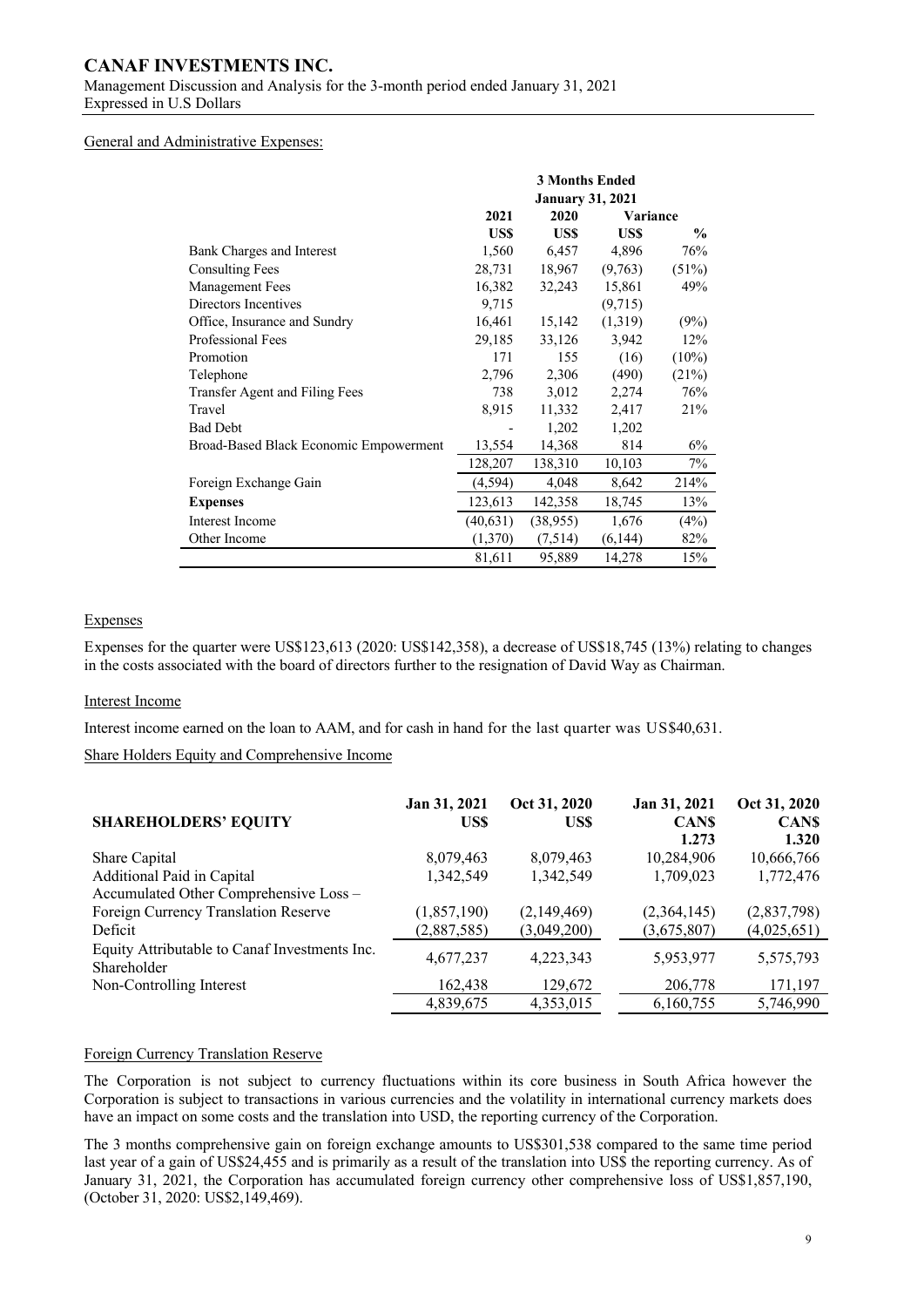The Corporation does not hedge net asset translation movements.

## Deficit

During the quarter ending January 31, 2021 the deficit has reduced by US\$161,615, from US\$3,049,200 at the 31<sup>st</sup> October 2020, to US\$2,887,585.

## **SUMMARY OF QUARTERLY RESULTS**

The following financial data is derived from the Corporation's financial statements for the past 8 quarters.

Q1 is in line with management expectations for the quarter, and is an improvement on the previous years quarter; EPS for the past quarter is US\$0.004/share.

Management expects this fiscal year to continue to have a level of uncertainty related to the markets that it supplies as well as the continuing prevalence of the Covid-19 virus.

|                                                |               | <b>Three Months Ended</b> |               |            |
|------------------------------------------------|---------------|---------------------------|---------------|------------|
|                                                | <b>Jan 31</b> | <b>Oct 31</b>             | <b>Jul 31</b> | Apr 30     |
|                                                | 2021          | 2020                      | 2020          | 2020       |
|                                                | US\$          | US\$                      | US\$          | US\$       |
| Sales                                          | 3,182,665     | 4,142,354                 | 3,908,330     | 2,824,252  |
| Gross Profit                                   | 332,200       | 565,507                   | 475,638       | 269,303    |
| Net Income (Loss)                              | 185,122       | 360,954                   | 250,775       | 136,246    |
| Net Comprehensive Income (Loss) for the period | 486,660       | 531,967                   | 537,288       | (620, 497) |
| Basic and diluted earnings (loss) per share    | 0.004         | 0.008                     | 0.005         | 0.003      |
|                                                |               |                           |               |            |
|                                                |               | <b>Three Months Ended</b> |               |            |
|                                                | <b>Jan 31</b> | <b>Oct 31</b>             | July 31       | Apr $30$   |
|                                                | 2020          | 2019                      | 2019          | 2019       |
|                                                | US\$          | US\$                      | US\$          | US\$       |
| Sales                                          | 2,666,730     | 4,070,037                 | 3,422,222     | 1,838,458  |
| Gross Profit                                   | 299,687       | 228,432                   | 384,581       | 78,399     |
| Net Income (Loss)                              | 149,438       | 125,368                   | 222,208       | 3,711      |
| Net Comprehensive Income (Loss) for the period | 173,893       | (113, 826)                | 267,206       | (284, 388) |
| Basic and diluted earnings (loss) per share    | 0.003         | 0.003                     | 0.005         | 0.000      |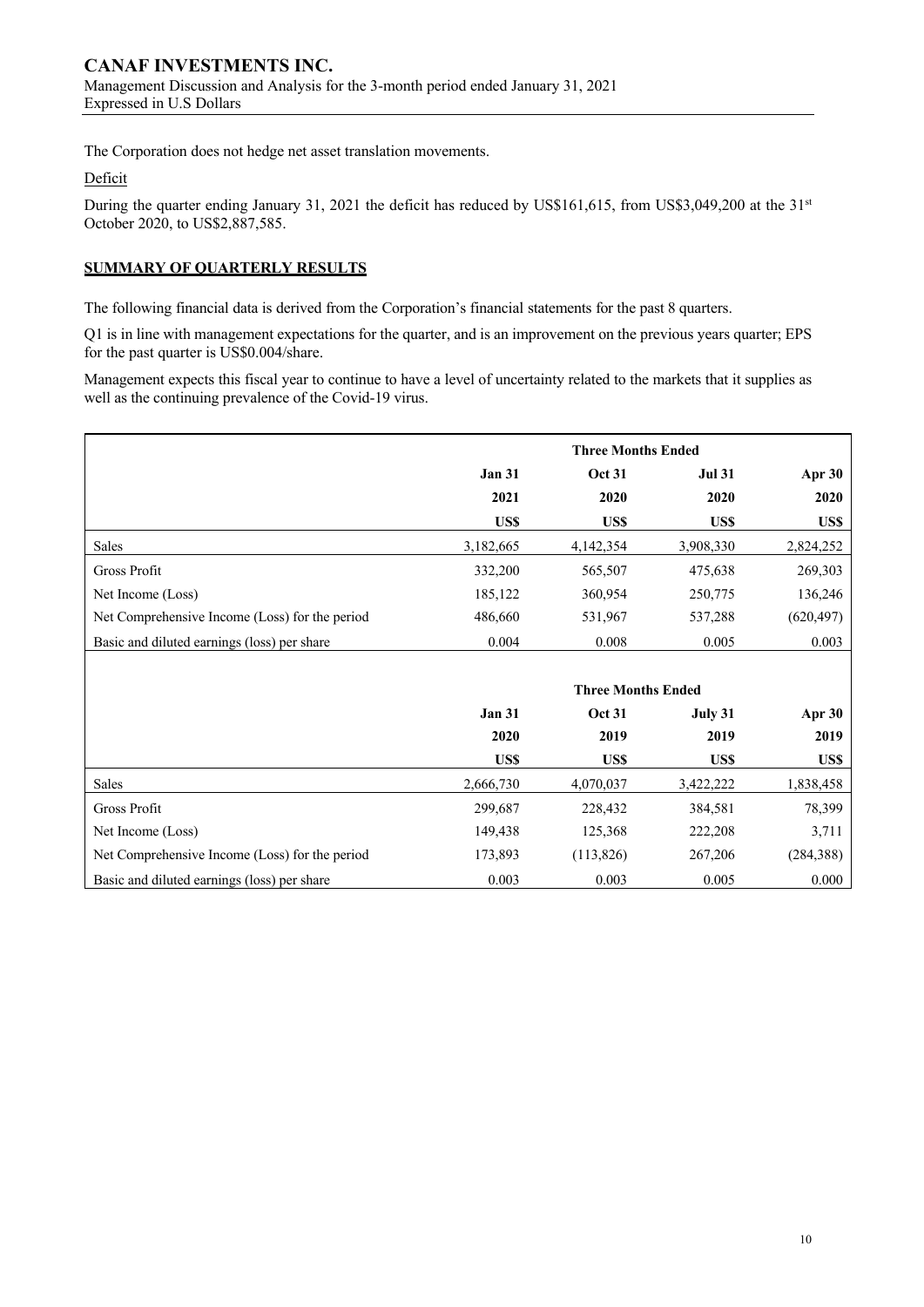## **SELECTED ANNUAL INFORMATION**

The following financial data is derived from the Corporation's audited financial statements for the years ended October 31, 2015 through to year ending October 31, 2020.

|                                                | 2020           | 2019           | 2018         | 2017        | 2016        | 2015        |
|------------------------------------------------|----------------|----------------|--------------|-------------|-------------|-------------|
|                                                | US\$           | US\$           | US\$         | US\$        | US\$        | US\$        |
| Sales                                          | 13.541.667     | 11,750,350     | 14,673,658   | 10,699,117  | 4,703,528   | 9,156,927   |
| Cost of Sales                                  | (11, 931, 532) | (10, 729, 419) | (13,502,330) | (9,476,007) | (4,600,463) | (8,365,883) |
| <b>Gross Profit</b>                            | 1.610.134      | 1,020,931      | 1,171,328    | 1,223,110   | 103,065     | 791,044     |
| Income Before Income Taxes                     | 1,248,503      | 730,337        | 697,267      | 736,284     | (312, 218)  | 296,631     |
| Income Tax (Expense) Recovery                  | (351,091)      | (191, 683)     | (73, 383)    | (194, 476)  | 133,063     | (168, 189)  |
| Net Income (Loss) for the year                 | 897.413        | 538,654        | 623.884      | 541,808     | (179.155)   | 128,442     |
| Interest Income                                | 151,798        | 173,085        | 101,284      | 17.962      | 29,280      | 42,384      |
| Bank Loan, Including Current Portion           |                |                | 78.412       | 416,882     | 702,230     | 950,137     |
| <b>Total Assets</b>                            | 5.580.049      | 5.254,018      | 4,774,437    | 3.315.232   | 2.729.318   | 3,512,225   |
| Basic and Diluted Earnings (Loss) Per<br>Share | 0.019          | 0.011          | 0.013        | 0.014       | (0.004)     | 0.010       |

The main components making up the total assets balance as at October, 2020 of US\$5,580,049 (2019: US\$5,254,018) are: US\$1,055,996 (2019: US\$1,146,260) of non-controlling interest borrowings; US\$740,404 (2019: US\$643,860) property, plant and equipment; US\$2,047,774 (2019: US\$390,916) in cash; US\$1,296,617 (2019: US\$2,358,108) in accounts receivable, with the reduction in balance between years reflecting the reduction in payment terms associated with a key customer; and US\$417,400 (2019: US\$649,498) in inventories, comprising mostly of stock on hand.

## **LIQUIDITY AND CAPITAL RESOURCES**

At January 31, 2021, the Corporation had cash of US\$2,564,643 (October 31, 2020: US\$2,047,774) and working capital of US\$2,940,979 (Oct 31, 2020 - US\$2,556,615). Surplus cash and cash equivalents are deposited in interest accruing accounts.

Working capital components include cash in current or interest-bearing accounts, trade and other receivables, sales tax receivable, inventories and prepaid expenses and deposits, trade and other payables, sales tax payable, and income tax payable.

Trade receivables and trade payables are expected to increase or decrease as sales volumes change.

|                                                 | <b>3 Months Ended</b> | <b>Year Ended</b> |
|-------------------------------------------------|-----------------------|-------------------|
|                                                 | Jan 31, 2021          | Oct 31, 2020      |
|                                                 | US\$                  | US\$              |
| Cash provided by (used) in operating activities | 539,804               | 2,366,657         |
| Cash used in investing activities               |                       | (334,391)         |
| Cash provided by (used) in financing activities |                       |                   |
| Increase (Decrease) in cash                     | 539,804               | 2,032,266         |

Operations provided US\$539,804 in cash during the quarter ended January 31, 2021(October 31, 2020 provided US\$2,366,657) largely due to timing of supplier payments and tightening of payment terms with customers.

The Covid-19 pandemic has created challenging business conditions all over the globe. Canaf's management have assessed the cash position, as well as running operational contingency plans and feel the group is in a very strong position for 2021.

Except as described above, the Corporation's management is not aware of any other trends or other expected fluctuations in its liquidity that would create any deficiencies. The Corporation's management believes that its cash balances will be sufficient to meet the Corporation's short-term and long-term requirements for ongoing operations and planned growth. The Corporation does occasionally utilize cash reserves to offer suppliers earlier payment terms in return for more favorable rates.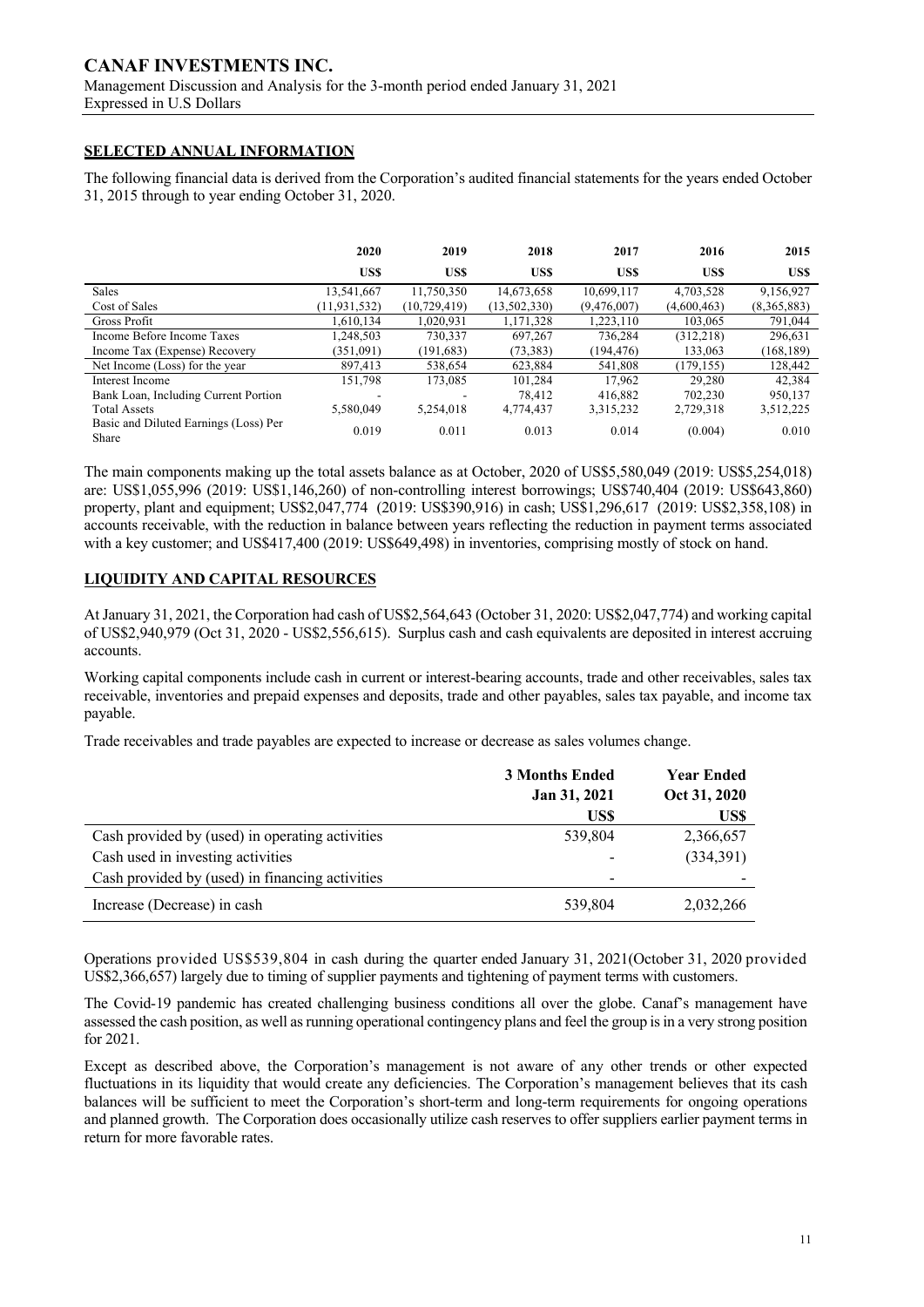## **ECONOMIC DEPENDENCE**

Sales from the Corporation's South African coal processing business are substantially been derived from a very few customers and as a result, the Corporation is economically dependent on these customers. The Corporation's exposure to credit risk is limited to the carrying value of its accounts receivable. As at January 31, 2021, Southern Coal had trade receivables of US\$1,110,397 (October 31, 2020: US\$1,296,617) due from these customers and were collected subsequent to quarter-end.

## **REVENUE RECOGNITION**

Revenue from the sale of calcined anthracite is recognized upon transfer of title, which is completed when the physical product is delivered to customers and collection is reasonably assured. Interest and other income are recognized when earned and collection is reasonably assured.

## **COMMITMENT**

The Corporation has an agreement to lease premises for its coal processing plant in South Africa for a term of ten years, which expired on December 31, 2020, with a monthly rent of Rand 35,000 (US\$2,310). The Corporation remains in negotiations and is assessing its options to extend its terms for the lease or security of tenure for its premises. Until new terms are formalised, the Corporation will continue to operate under the same terms of the existing lease with an effective notice period of 2 months for both lessee and lessor.

## **TRANSACTIONS WITH RELATED PARTIES**

At the report date, key management consists of Christopher Way (CEO, President and a Director of the Corporation), Rebecca Williams (CFO and Director), Peter Wassenaar (Chairman and Director), who has taken over the role of Chairman from the late David Way as at  $1<sup>st</sup>$  December 2020

Fees incurred for services by key management personnel during the quarter ended January 31, 2021 and 2020 including Director incentives arrangements were as follows:

|                                |                                                                                                                                       | <b>3 Months Ended</b> |                       |
|--------------------------------|---------------------------------------------------------------------------------------------------------------------------------------|-----------------------|-----------------------|
|                                |                                                                                                                                       | <b>Jan 31</b><br>2021 | <b>Jan 31</b><br>2020 |
| <b>Services</b>                | Party                                                                                                                                 | US\$                  | US\$                  |
| CFO and Director               | Professional fees for administration and management<br>services                                                                       | 6,134                 | 5,951                 |
| Chairman and Director          | Consulting fees for administration and management<br>services                                                                         | 9,112                 |                       |
| President, CEO and<br>Director | President, CEO and director of the Corporation                                                                                        | 19,618                | 18,967                |
| <b>Directors</b>               | Directors fees for administration and management<br>services in relation to the Company's coal processing<br>business in South Africa | 20,287                | 32,654                |
| Director                       | Consulting fees                                                                                                                       | 1,465                 | 1,539                 |
|                                |                                                                                                                                       | 56,617                | 59,111                |

## **OFF-BALANCE SHEET ARRANGEMENTS**

The Corporation has no off-balance sheet arrangements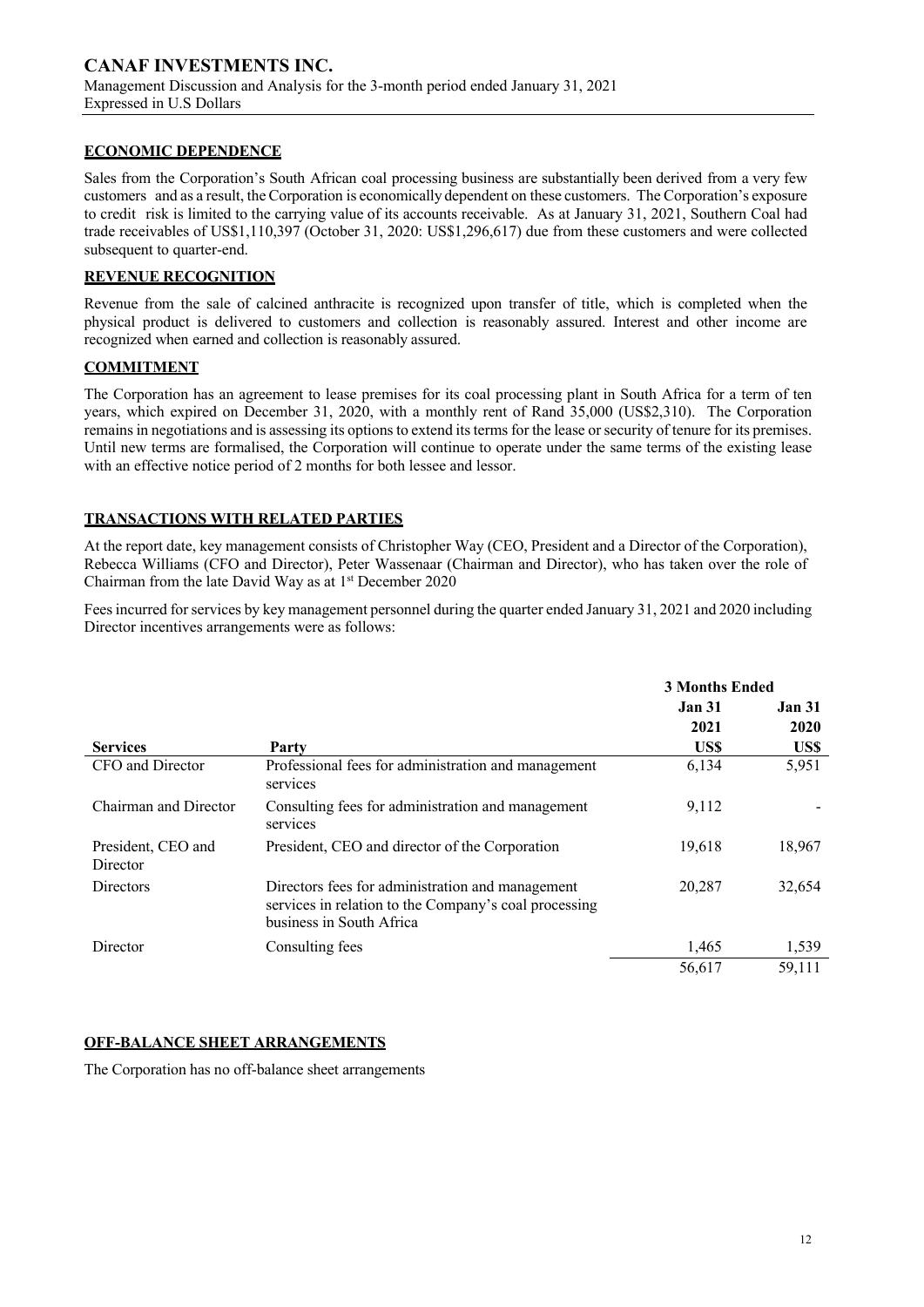## **ACCOUNTING STANDARDS ISSUED**

A number of new accounting standards, amendments to standards, and interpretations have been issued for this reporting period:

#### **IFRS 16 – Leases**

IFRS 16 sets out the principles for the recognition, measurement, presentation and disclosure of leases and requires lessees to account for all leases under a single on-balance sheet model similar to the accounting for finance leases. The standard includes two recognition exemptions for lessees: leases of 'low-value' assets; and short-term leases. For those assets determined to meet the definition of a lease, at the commencement date, a lessee will recognize a liability to make lease payments and an asset representing the right to use the underlying asset during the lease term. Lessees will be required to separately recognize the interest expense on the lease liability and the depreciation expense on the right-of-use asset. IFRS 16 also requires lessees to make more extensive disclosures than under IAS 17.

In transitioning to IFRS 16, which is effective for annual periods beginning on or after January 1, 2019, a lessee can choose to apply the standard using either a full retrospective or a modified retrospective approach. The standard's transition provisions permit certain reliefs. The Company will apply IFRS 16 on November 1, 2019 using the modified retrospective approach, which means the cumulative impact of adoption will be recognized as at November 1, 2019 and the comparatives will not be restated. The Company will elect to use the exemptions proposed by the standard on lease contracts for which the lease terms end within 12 months as of the date of initial application, and lease contracts for which the underlying asset is of low value.

The Company has completed its impact assessment of IFRS 16 and based on the Company's evaluation, IFRS 16 is not expected to have a material effect on the consolidated financial statements as the Company has elected to use the exemption proposed for lease terms that end within 12 months of the date of initial application.

### **CRITICAL ACCOUNTING POLICIES AND ESTIMATES**

The details of Canaf's accounting policies are presented in Note 2 of the audited Financial Statements for the quarter ended January 31, 2021. These policies are considered by management to be essential to understanding the processes and reasoning that go into the preparation of the Corporation's financial statements and the uncertainties that could have a bearing on its financial results.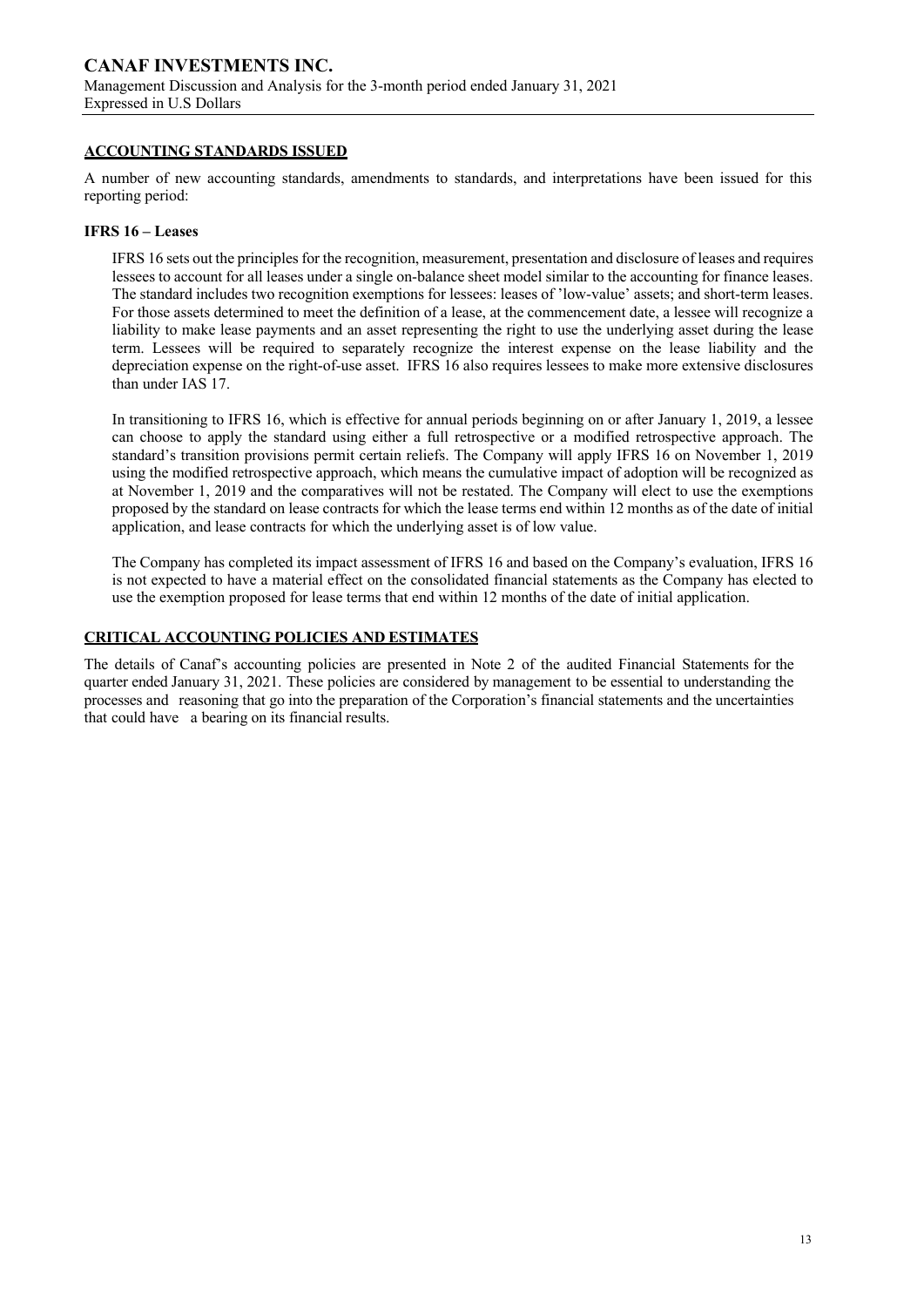## **MANAGEMENT OF FINANCIAL RISKS**

The Corporation is exposed to various risks in relation to financial instruments. The Corporation's financial assets and liabilities by category are summarized in Note 2(o) of the consolidated financial statements. The Corporation's risk management is coordinated by the board of directors and focuses on actively securing the Corporation's short to medium-term cash flows and raising finances for the Corporation's capital expenditure program. The Corporation does not actively engage in the trading of financial assets for speculative purposes. The most significant financial risks to which the Corporation is exposed are described below.

### *Foreign Currency Risk*

Foreign exchange risk arises because of fluctuations in exchange rates. The Corporation conducts a significant portion of its business activities in foreign currencies. The Corporation's subsidiaries, principally located in South Africa, routinely transact in the local currency, exposing the Corporation to potential foreign exchange risk in its financial position and cash flows.

The assets, liabilities, revenue and expenses that are denominated in foreign currencies will be affected by changes in the exchange rate between the United States dollar and these foreign currencies. The Corporation does not currently use financial instruments to mitigate this risk.

#### *Credit Risk*

Credit risk is the risk of loss associated with counterparty's inability to fulfill its payment obligations. The Corporation limits its exposure to credit loss for cash by placing its cash with high quality financial institutions and for trade receivable by performing standard credit checks. The credit risk for cash and trade receivables is considered negligible since the counterparties are reputable banks with high quality external credit ratings and customers with no history of default.

The Corporation has a credit risk exposure related to its economic dependence on a very few customersfor its calcine sales. The Corporation has assessed its exposure to credit risk and has determined that no significant risk exists from these concentrations of credit.

#### *Liquidity Risk*

Liquidity risk is the risk that the Corporation will not be able to meet its financial obligations when they become due. The Corporation ensures, as far as reasonably possible, that it will have sufficient capital in order to meet short-term business requirements, after taking into account cash flows from operations and the Corporation's holdings of cash. The Corporation has a working capital of US\$2,940,979 as at January 31, 2021. There can be no assurance that the Corporation will be successful with generating and maintaining profitable operations or will be able to secure future debt or equity financing for its working capital and expansion activities.

#### *Commodity Price Risk*

The Corporation's revenues, earnings and cash flows are directly related to the volume and price of calcine sold and are sensitive to changes in market prices over which it has little or no control. The Corporation has the ability to address its price-related exposures through the use of sales contracts.

#### *Fair Value*

The Corporation uses the following hierarchy for determining fair value measurements:

- Level 1: Quoted prices in active markets for identical assets or liabilities.
- Level 2: Other techniques for which all inputs which have a significant effect on the recorded fair value are observable, either directly or indirectly.
- Level 3: Techniques which use inputs that have a significant effect on the recorded fair value that is not based on observable market data.

The level within which the financial asset or liability is classified is determined based on the lowest level of significant input to the fair value measurement.

The Corporation's financial assets measured at fair value through profit or loss use Level 1 valuation techniques during the quarter ended January 31, 2021. The carrying values of the Corporation's financial assets and liabilities approximate their fair values as at January 31, 2021.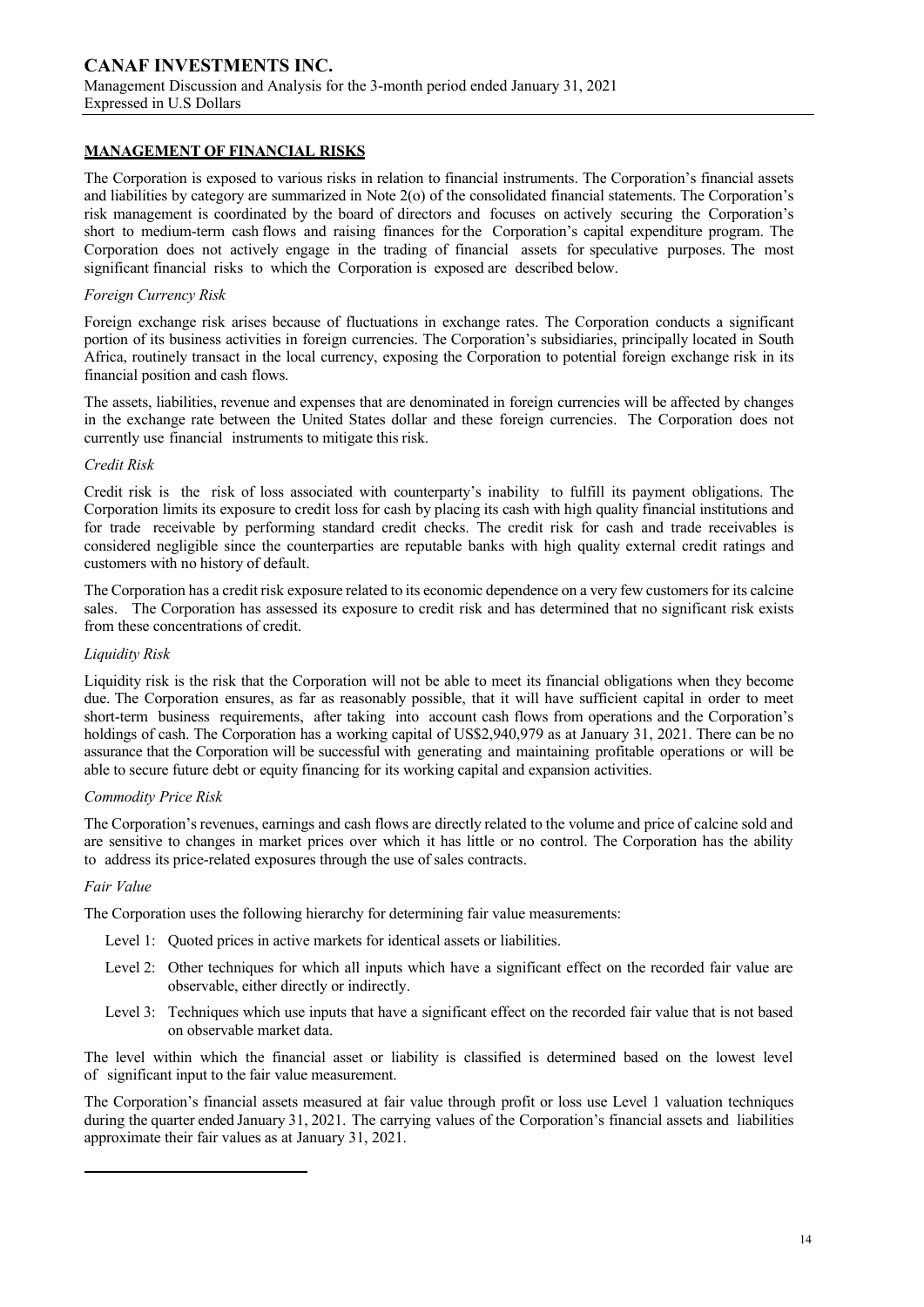## **CAPITAL RISK MANAGEMENT**

The Corporation's objectives in managing its capital are to ensure adequate resources are available to fund its coal processing business in South Africa, to seek out and acquire new projects of merit, and to safeguard its ability to continue as a going concern. The Corporation manages its share capital as capital, which as of January 31, 2021 totaled US\$8,079,463 (October 31, 2020: US\$8,079,463).

The Corporation manages its capital structure in a manner that provides sufficient funding for operational and capital expenditure activities. Funds are secured through the sale of calcine in South Africa and, when necessary, through debt funding or equity capital raised by means of private placements. There can be no assurances that the Corporation will be able to obtain debt or equity capital in the case of operating cash deficits.

The Corporation may, from time to time, invest capital that is surplus to immediate operational needs in short-term, liquid, and highly rated financial instruments held with major financial institutions, or in marketable securities. The Corporation may also, from time to time, enter into forward foreign exchange and commodity price contracts to hedge a portion of its exposure to movements in foreign exchange and commodity prices.

The Corporation has no externally imposed capital requirements and has not paid or declared any dividends since the date of incorporation, nor are any contemplated in the foreseeable future. There were no changes in the Corporation's approach to capital management during the quarter ended January 31, 2021.

## **RISKS AND UNCERTAINTIES**

The Corporation is subject to a number of risk factors due to the nature of the mining business in which it is engaged, including movements in commodity prices, which are difficult to forecast. The Corporation seeks to counter these risks as far as possible by selecting exploration areas on the basis of their recognized geological potential to host economic deposits.

The Corporation's assets are of indeterminate value. For further particulars see the financial statements filed on www.sedar.com.

### *Covid-19 Pandemic*

The emerging pandemic scene globally could have negative consequences for all operations. Sickness as a result of the virus could impact sales, ability to service sales, rent collection, and general management. The board has put contingency plans in place to support with continuing the Southern Coal (South African) operations and manage any care and maintenance measures that need to be implemented.

The operations of the board, senior management and administration, given its already remote working structure, should not be adversely affected by necessary measures to minimise the risks and effects of the virus; we do not see any reason why the corporate side of the business cannot function as usual. International travel of senior management will however be suspended until it is recommended safe by the respective Governments of the United Kingdom and South Africa.

### *Exploration and Development*

The Corporation is not currently engaged in any exploration or development projects.

## *Operating Hazards and Risks*

Operations in which the Corporation has a direct or indirect interest will be subject to all the hazards and risks normally incidental to exploration, development and production of resources, any of which could result in work stoppages, damage to persons or property and possible environmental damage. Although the Corporation has or will obtain liability insurance in an amount which it considers adequate, the nature of these risks is such that liabilities might exceed policy limits, the liabilities and hazards might not be insurable, or the Corporation might not elect to insure itself against such liabilities due to high premium costs or other reasons, in which event the Corporation could incur significant costs that could have a material adverse effect upon its financial condition.

## *Metal and Mineral Prices*

Factors beyond the control of the Corporation affect the price and marketability of gold and other metals and minerals. Metal and mineral prices have fluctuated widely, particularly in recent years and are affected by numerous factors including international, economic and political trends, expectations of inflation, currency exchange fluctuations, interest rates, global or regional consumption patterns, speculative activities and worldwide production levels. The effect of these factors on the Corporation's future prospects cannot accurately be predicted.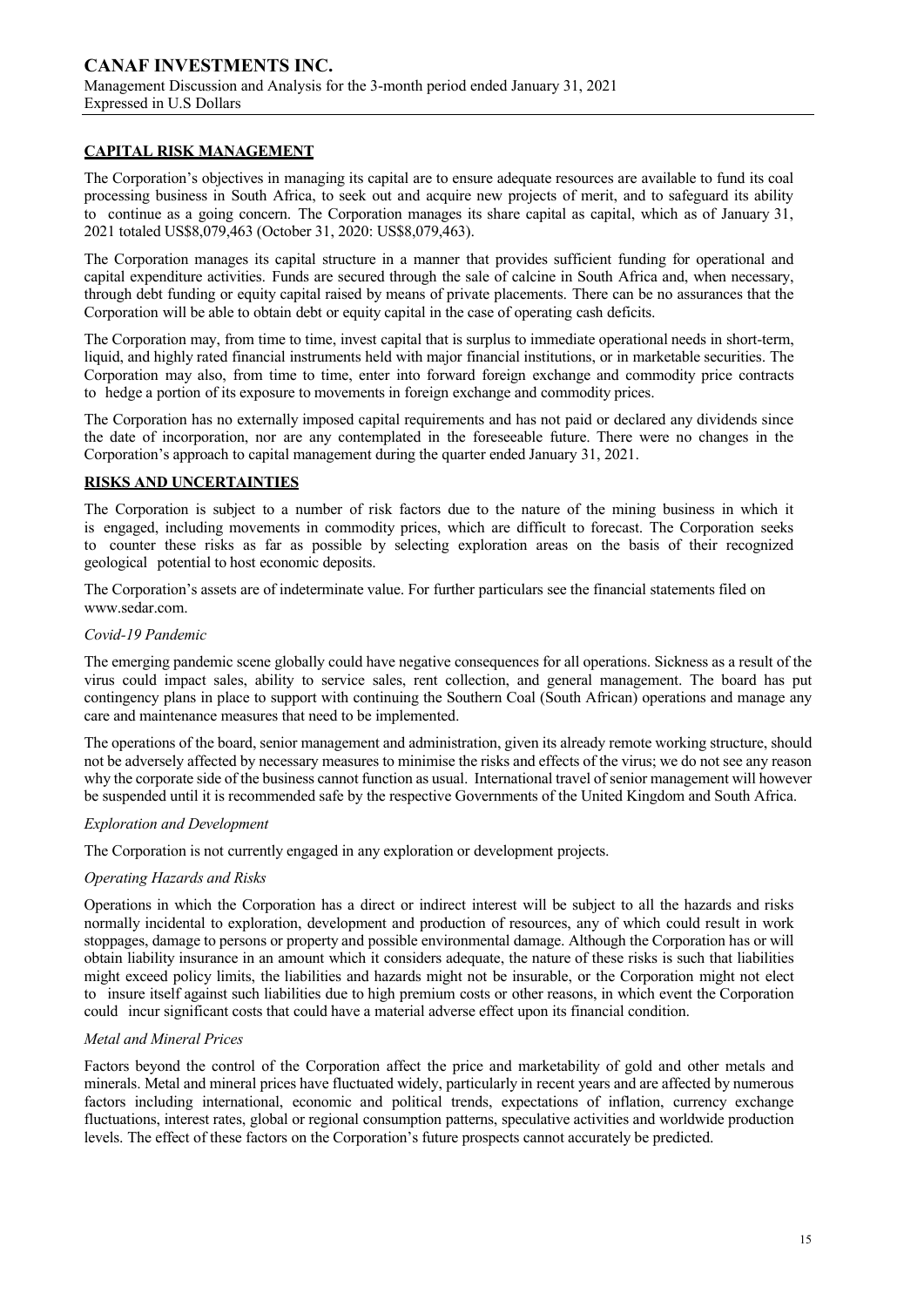## *Political Risk*

Quantum and Canaf Investments is located in South Africa and consequently the Corporation will be subject to certain risks, including currency fluctuations, electricity outages and possible political or economic instability, and exploration and production activities may be affected in varying degrees by political stability and government regulations relating to the industry. Any changes in regulations or shifts in political attitudes are beyond the control of the Corporation and may adversely affect its business. Exploration may be affected in varying degrees by government regulations with respect to restrictions on future exploitation and production, price controls, export controls, foreign exchange controls, income taxes, expropriation of property, environmental legislation and site safety.

### *Environmental Factors*

All phases of the Corporation's operations will be subject to environmental regulation in South Africa.

Environmental legislation is evolving in a manner which will require stricter standards and enforcement, increased fines and penalties for non-compliance, more stringent environmental assessments of proposed projects and a heightened degree of responsibility for companies and their officers, directors and employees. In addition, certain types of operations require the submission and approval of environmental impact assessments. Environmental assessments of proposed projects carry a heightened degree of responsibility for companies and directors, officers and employees. The cost of compliance with changes in governmental regulations has a potential to reduce the profitability of operations. The exploration, development and production activities of the Corporation will require certain permits and licenses from various governmental authorities and such operations are and will be governed by laws and regulations governing exploration, development and production, labour standards, occupational health, waste disposal, toxic substances, land use, environmental protection, safety and other matters. Companies engaged in exploration activities generally experience increased costs and delays as a result of the need to comply with applicable laws, regulations and permits. There can be no assurance that all licenses and permits which the Corporation may require to carry out exploration and development of its projects will be obtainable on reasonable terms or on a timely basis, or that such laws and regulations would not have an adverse effect on any project that the Corporation may undertake.

### *Cash Flows and Additional Funding Requirements*

The Corporation has significant revenues from operations and produces positive cashflow. The Corporation intends to expand organically using available cash and local debt financing, when required.

Should the Corporation decide to develop or acquire a relatively large asset or opportunity, the majority of sources of funds will in large portion be derived from the issuance of equity or project finance debt. Although the Corporation presently has sufficient financial resources and has been successful in the past in obtaining equity and debt financing to undertake its currently planned exploration and development programs, there is no assurance that it will be able to obtain adequate financing in the future or that such financing will be on terms advantageous to the Corporation.

### *Enforcement of Civil Liabilities*

Substantially all of the assets of the Corporation will be located outside of Canada, with the directors and officers of the Corporation being resident outside of Canada also. As a result, it may be difficult or impossible to enforce judgments granted by a court in Canada against the assets of the Corporation or the directors and officers of the Corporation residing outside of Canada.

## *Management*

The Corporation is dependent on a relatively small number of key employees, the loss of any of whom could have an adverse effect on the Corporation.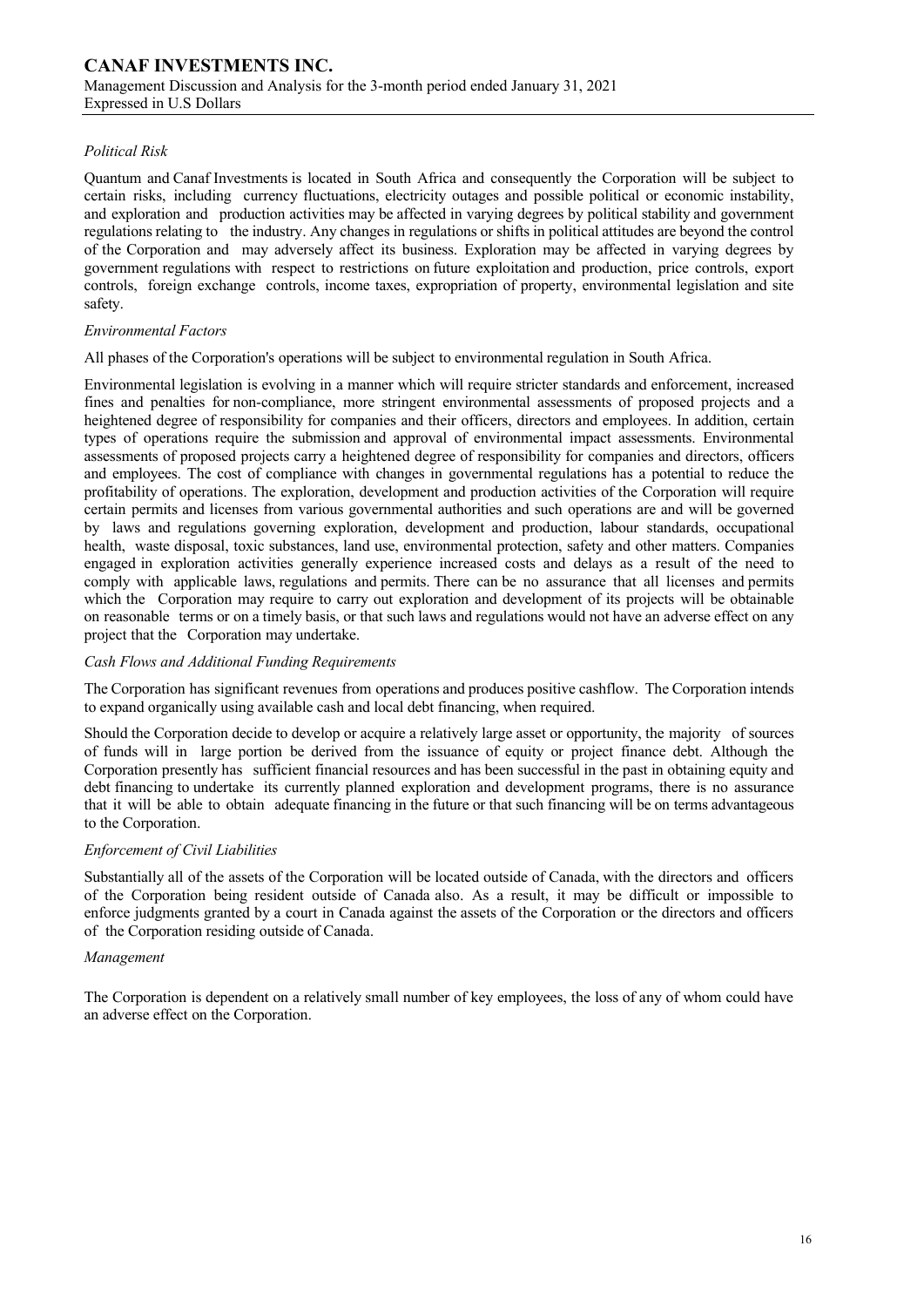## **CAUTIONARY STATEMENTS ON FORWARD-LOOKING INFORMATION**

This MD&A together with the Corporation's consolidated financial statements for the quarter ended January 31, 2021 contain certain statements that may be deemed "forward-looking statements". All statements in this MD&A, other than statements of historical fact, that address exploration drilling, exploitation activities and events or developments that the Corporation expects to occur, are forward looking statements. Forward looking statements in this document are statements that are not historical facts and are generally, but not always, identified by the words "expects", "plans", "anticipates", "believes", "intends", "estimates", "projects", "potential" and similar expressions, or that events or conditions "will", "would", "may", "could" or "should" occur. Information inferred from the interpretation of drilling results and information concerning resource estimates may also be deemed to be forward looking statements, as it constitutes a prediction of what might be found to be present when and if a project is actually developed. Although the Corporation believes the expectations expressed in such forward-looking statements are based on reasonable assumptions, such statements are not guarantees of future performance and actual results may differ materially from those in the forward-looking statements.

Inherent in forward-looking statements are risks and uncertainties beyond the Corporation's ability to predict or control, including risks that may affect the Corporation's operating or capital plans, including risks generally encountered in the exploration and development of natural resource properties, such as unusual or unexpected geological formations, unanticipated metallurgical difficulties, ground control problems, process upsets and equipment malfunctions; risks associated with labour and unavailability of skilled labour; fluctuations in the market prices of the Corporation's principal products, which are cyclical and subject to substantial price fluctuations; risks created through competition for natural resource properties; risks associated with lack of access to markets; risks associated with mineral and resource estimates, including the risk of errors in assumptions or methodologies; risks posed by fluctuations in exchange rates and interest rates, as well as general economic conditions; risks associated with environmental compliance and permitting, including those created by changes in environmental legislation and regulation; risks associated with the Corporation's dependence on third parties in the provision of transportation and other critical services; risks associated with aboriginal title claims and other title risks; social and political risks associated with operations in foreign countries; and risks associated with legal proceedings.

Actual results and developments are likely to differ, and may differ materially, from those expressed or implied by the forward-looking statements contained in this MD&A. Such statements are based on a number of assumptions which may prove to be incorrect, including, but not limited to, the following assumptions: that there is no material deterioration in general business and economic conditions; that there is no unanticipated fluctuation of interest rates and foreign exchange rates; that the supply and demand for, deliveries of, and the level and volatility of commodity prices develop as expected; that the Corporation receives regulatory and governmental approvals as are necessary on a timely basis; that the Corporation is able to obtain financing as necessary on reasonable terms; that there is no unforeseen deterioration in the Corporation's activity costs; that the Corporation is able to continue to secure adequate transportation as necessary for its exploration activities; that the Corporation is able to procure equipment and supplies, as necessary, in sufficient quantities and on a timely basis; that exploration activity timetables and capital costs for the Corporation's planned projects are not incorrectly estimated or affected by unforeseen circumstances; that costs of closure of various operations are accurately estimated; that there are no unanticipated changes to market competition; that the Corporation's estimates in relation to its natural resource interests are within reasonable bounds of accuracy (including with respect to size, grade and recoverability of mineral projects) and that the geological, operational and price assumptions on which these are based are reasonable; that no environmental and other proceedings or disputes arise; and that the Corporation maintains its ongoing relations with its employees, consultants and advisors.

Readers are cautioned that the foregoing list of important factors and assumptions is not exhaustive. Forwardlooking statements are not guarantees of future performance. Events or circumstances could cause the Corporation's actual results to differ materially from those estimated or projected and expressed in, or implied by, these forwardlooking statements. The Corporation undertakes no obligation to update publicly or otherwise revise any forwardlooking statements or the foregoing list of factors, whether as a result of new information or future events or otherwise, except as may be required under applicable laws.